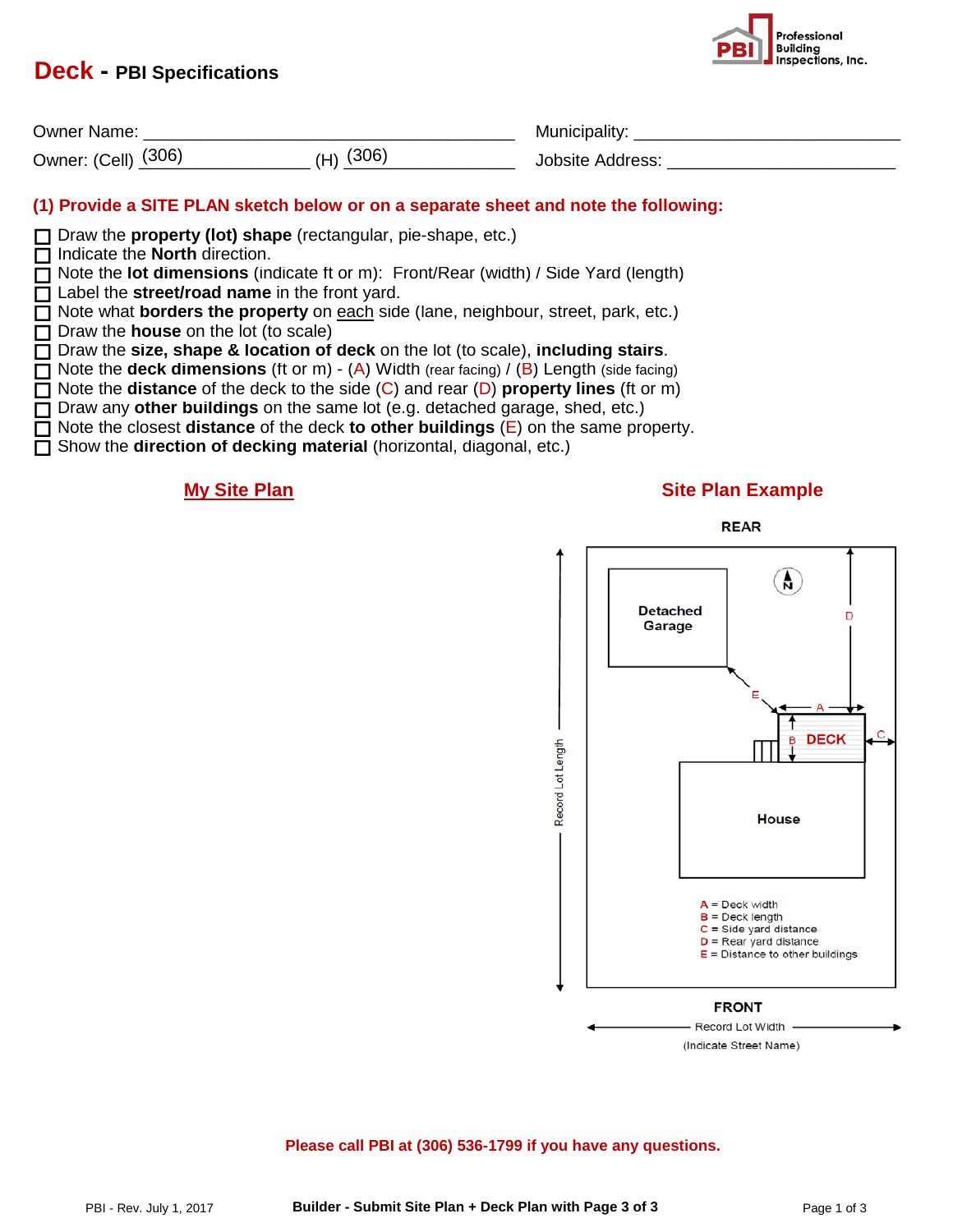

# **(2) Provide a SKETCH of the deck plan on a separate sheet, indicating:**

Dimensions of deck (**length**, **width**, and **height** above ground)

□ Label **ledger** board location Direction of **joists** (note joist size, spacing and span)

□ Size of **joist cantilever** (length of joist overhang past beam)

□ Location of **columns** (note column size and spacing)

**Foundation** type supporting columns (note type, size, and depth)

□ Direction of **beams** (note beam size and number of plies)

Location and width of **stairs** (minimum stair width must be 36")

Number of stair **risers** and riser height (rise must be between 5" to 7-7/8" high and be of uniform size for all steps)

Width ("run") of stair **treads** (tread must be between 10" - 14" wide and be of uniform size for all steps)

□ Height of guards (minimum guard height is 36" with no openings larger than 4". Guards may be required on both sides of stairs.)<br>□ Direction of decking (note decking type and thickness)

Direction of **decking** (note decking type and thickness)





Below is an example of how to draw and label your deck plan.  $\Box$  Include all information requested above. **\*\*\* Also complete the checklist on page 3 and submit with your deck plan.**